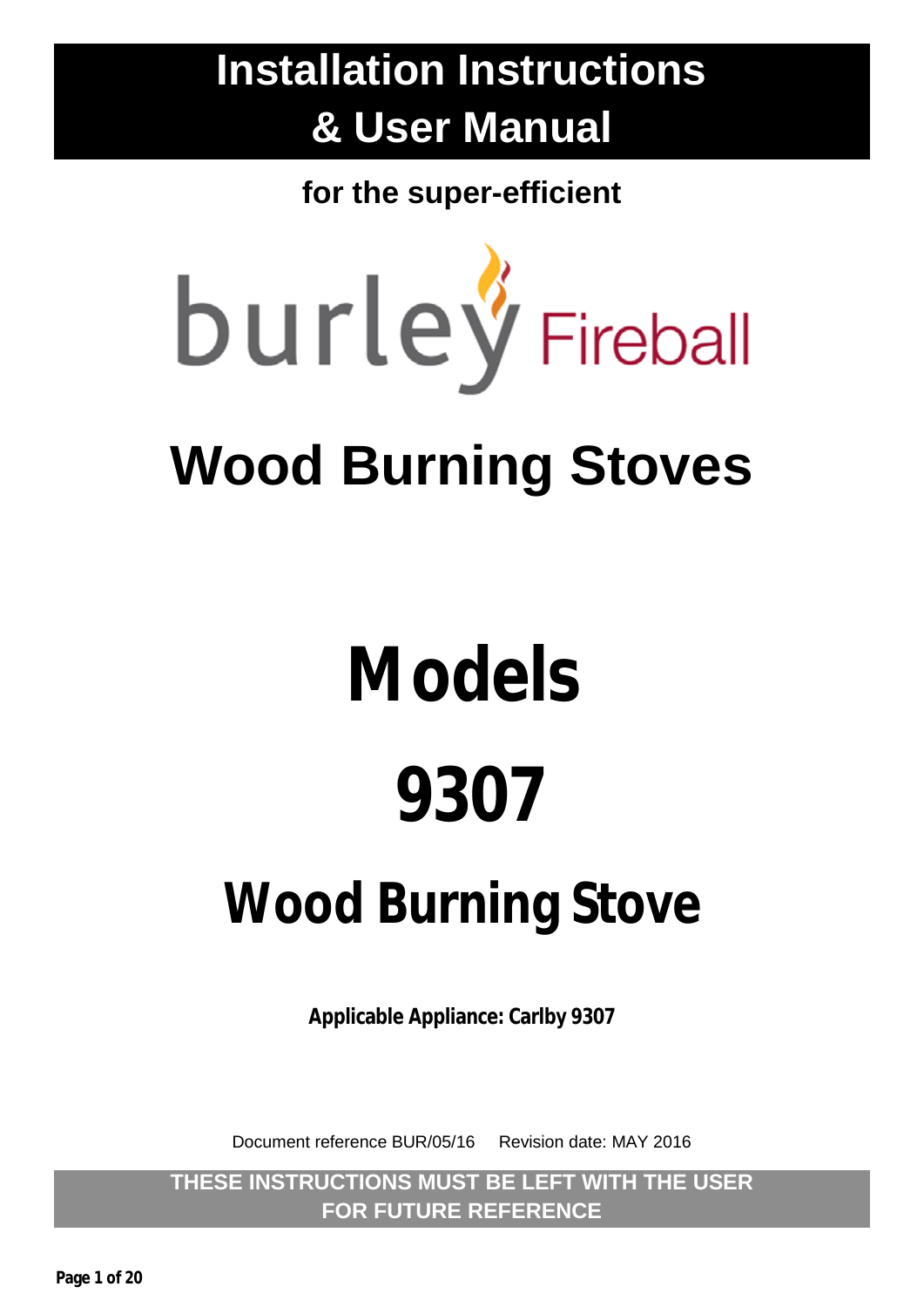# **Table of Contents**

| $\overbrace{.}^{\bullet\bullet\bullet}$ Stove Thermometers - DO NOT USE WITH OUR STOVES …………………………………………………………………………………………… |  |
|-----------------------------------------------------------------------------------------------------------------------------|--|
|                                                                                                                             |  |
|                                                                                                                             |  |
|                                                                                                                             |  |
|                                                                                                                             |  |
|                                                                                                                             |  |
|                                                                                                                             |  |
|                                                                                                                             |  |
|                                                                                                                             |  |
|                                                                                                                             |  |

PLEASE CAREFULLY CHECK YOUR STOVE FOR DAMAGE OR DEFECTS PRIOR TO FITTING.

#### WE CAN NOT EXCHANGE DAMAGED OR FAULTY STOVES ONCE THEY HAVE BEEN FITTED.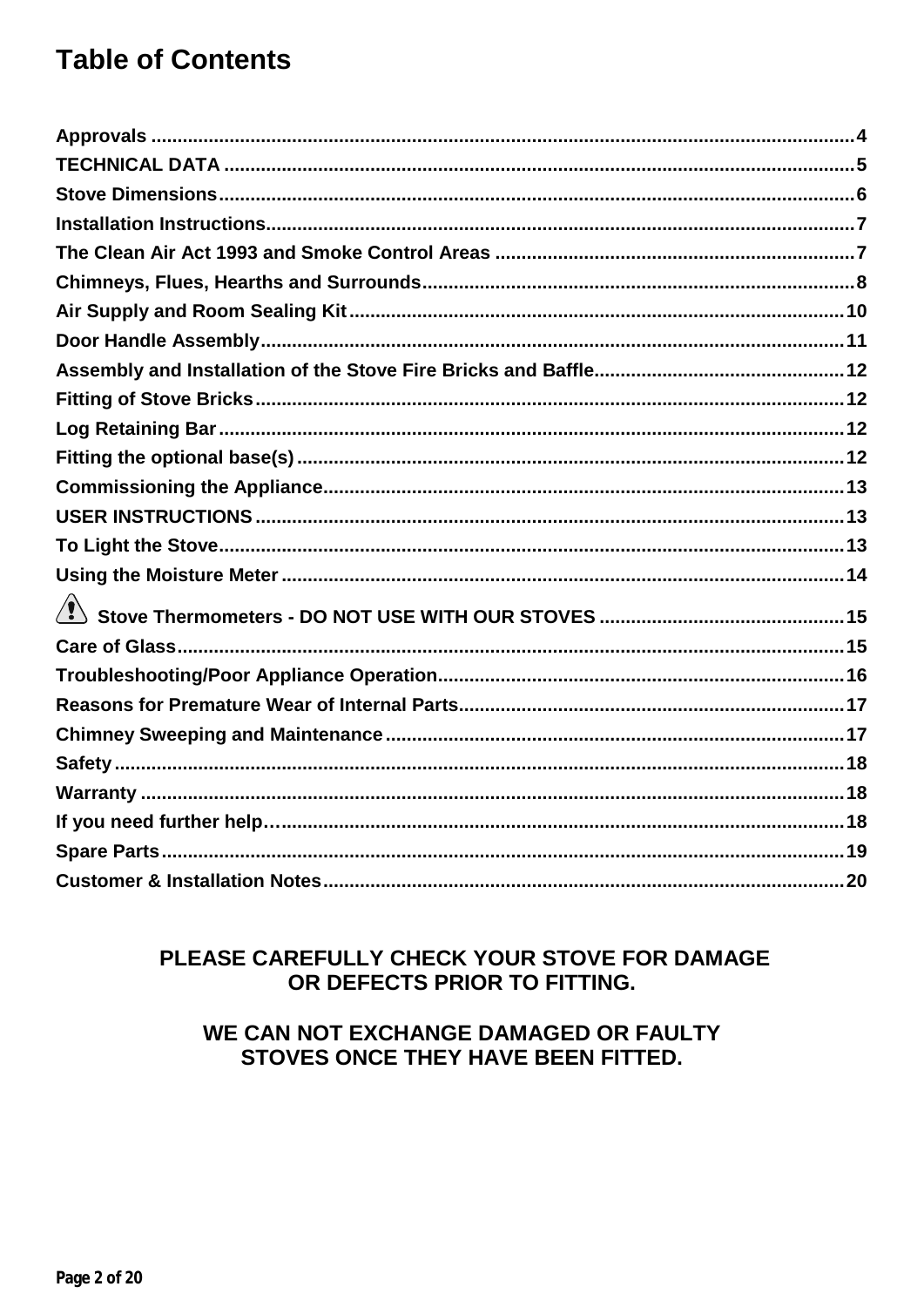# **Thank You**

**Thank you for purchasing a Burley Fireball Wood Burning Stove; we hope you will be delighted with the super-efficient performance.**



*Picture is for illustrative purposes only*

Included with your stove is the Burley 'Thank You Kit'\*, which typically contains:-

- A Moisture Meter to ensure your wood is dry
- Glass Cleaner
- Stove Paint in case you prefer black handles or ever need to touch up any paint work
- A Heat Resistant Glove
- Scoop for removing ash
- A Mug to enjoy a cup of tea whilst admiring the fantastic flame picture

The contents of the kits vary from model to model, so not all the items listed or shown above may be included with your stove.

\*Thank You Kit introduced with stoves supplied from October 2013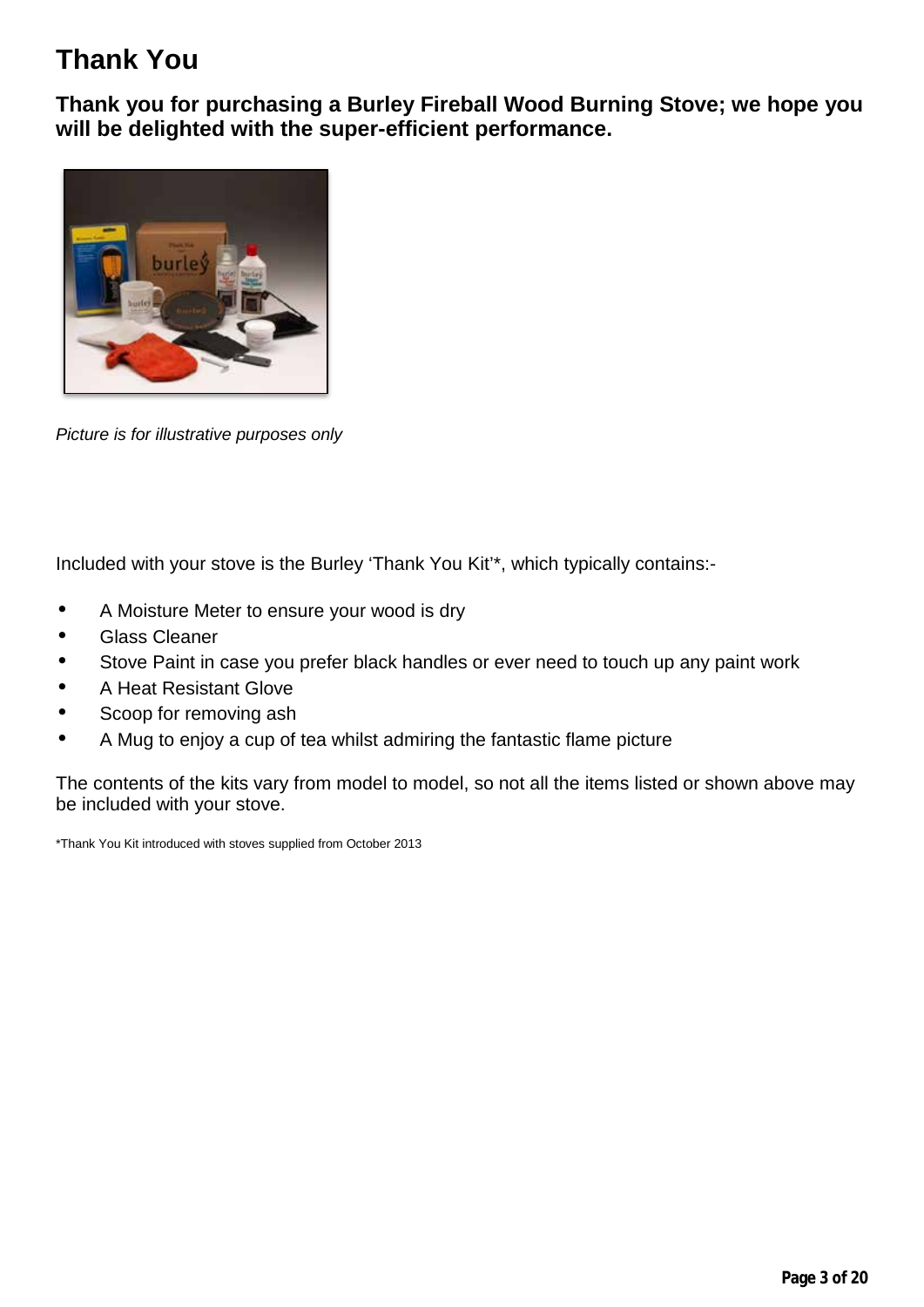# **Features…**



*Cross Section – Artist Impression*

# <span id="page-3-0"></span>**Approvals**

All our wood stoves are approved to EN13240:2001 and EN13240 A2:2004.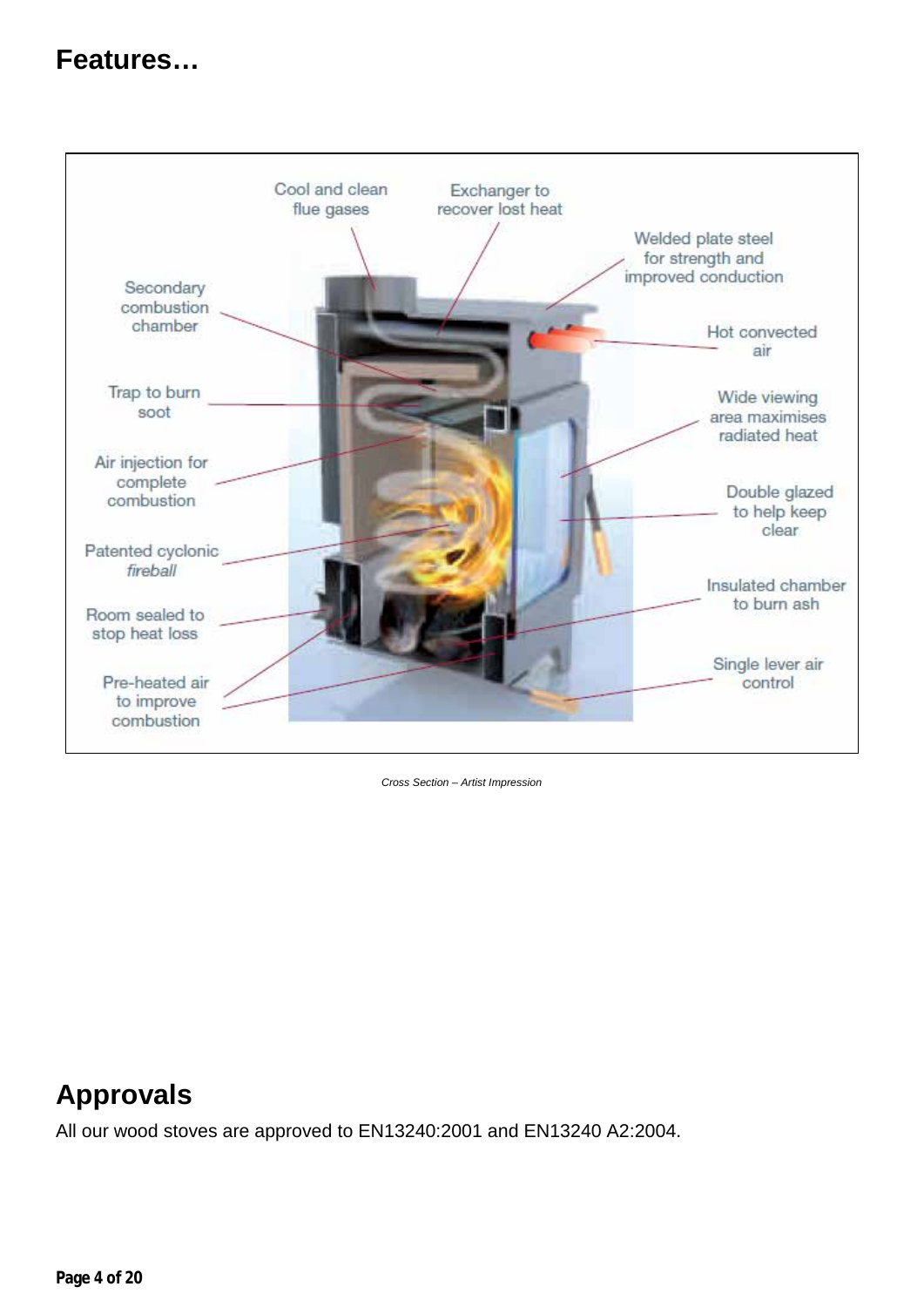# <span id="page-4-0"></span>**TECHNICAL DATA**

| All built to EN13240                                                                                                                   | Carlby<br>9307                                                                                                                                                                                |  |  |
|----------------------------------------------------------------------------------------------------------------------------------------|-----------------------------------------------------------------------------------------------------------------------------------------------------------------------------------------------|--|--|
| Efficiency (Net)                                                                                                                       | 80.2%                                                                                                                                                                                         |  |  |
| CO concentration<br>@ 13% Oxygen                                                                                                       | 0.11%                                                                                                                                                                                         |  |  |
|                                                                                                                                        | Dry logs $<$ 20% H <sub>2</sub> O                                                                                                                                                             |  |  |
| Requirement of fuels used in smoke control<br>areas                                                                                    | Maximum length 250 - 300mm long                                                                                                                                                               |  |  |
|                                                                                                                                        | Maximum width 150mm                                                                                                                                                                           |  |  |
| Lower quality fuel can be used in non-smoke<br>controlled areas, but will not give the best                                            | Dry Logs<br>$< 25\% H_2O$                                                                                                                                                                     |  |  |
| efficiencies                                                                                                                           | 310mm long                                                                                                                                                                                    |  |  |
| Weight in kg                                                                                                                           | 105 kg                                                                                                                                                                                        |  |  |
| Nominal kW output                                                                                                                      | 7Kw                                                                                                                                                                                           |  |  |
| Max kW output                                                                                                                          | 8Kw                                                                                                                                                                                           |  |  |
| Air vent requirement.                                                                                                                  | 38.5cm <sup>2</sup> sq for houses built after 2010<br>11cm <sup>2</sup> sq for house built before 2010                                                                                        |  |  |
|                                                                                                                                        | Air vent not required if stove is fitted with<br>room sealed kit                                                                                                                              |  |  |
| Minimum flue draught mm H <sup>2</sup> O                                                                                               | 0.5 <sub>mm</sub>                                                                                                                                                                             |  |  |
| Flue gas temperature                                                                                                                   | 261 °C                                                                                                                                                                                        |  |  |
| Spigot Temp.                                                                                                                           | Above 200°C                                                                                                                                                                                   |  |  |
| Flue size (Top Exit)                                                                                                                   | 150mm (6")                                                                                                                                                                                    |  |  |
| Min. chimney diameter                                                                                                                  | 150mm (6")                                                                                                                                                                                    |  |  |
| Best chimney diameter                                                                                                                  | 150mm (6")                                                                                                                                                                                    |  |  |
| Minimum distance to <b>combustible</b> materials. All<br>other distance as per Building regulations Part J<br>or HETAS recommendations | 40cm behind (16")<br>50cm at side (20")<br>35cm to top (14")                                                                                                                                  |  |  |
| Non combustibles                                                                                                                       | When fitted inside a masonry or similar<br>non-flammable material recess, e.g.,<br>fireplace opening, there is no minimum<br>distance but a gap should be left to allow<br>circulation of air |  |  |
| Max Hearth temp.                                                                                                                       | $<$ 100 $^{\circ}$ C                                                                                                                                                                          |  |  |
| Min Hearth thickness                                                                                                                   | 12mm                                                                                                                                                                                          |  |  |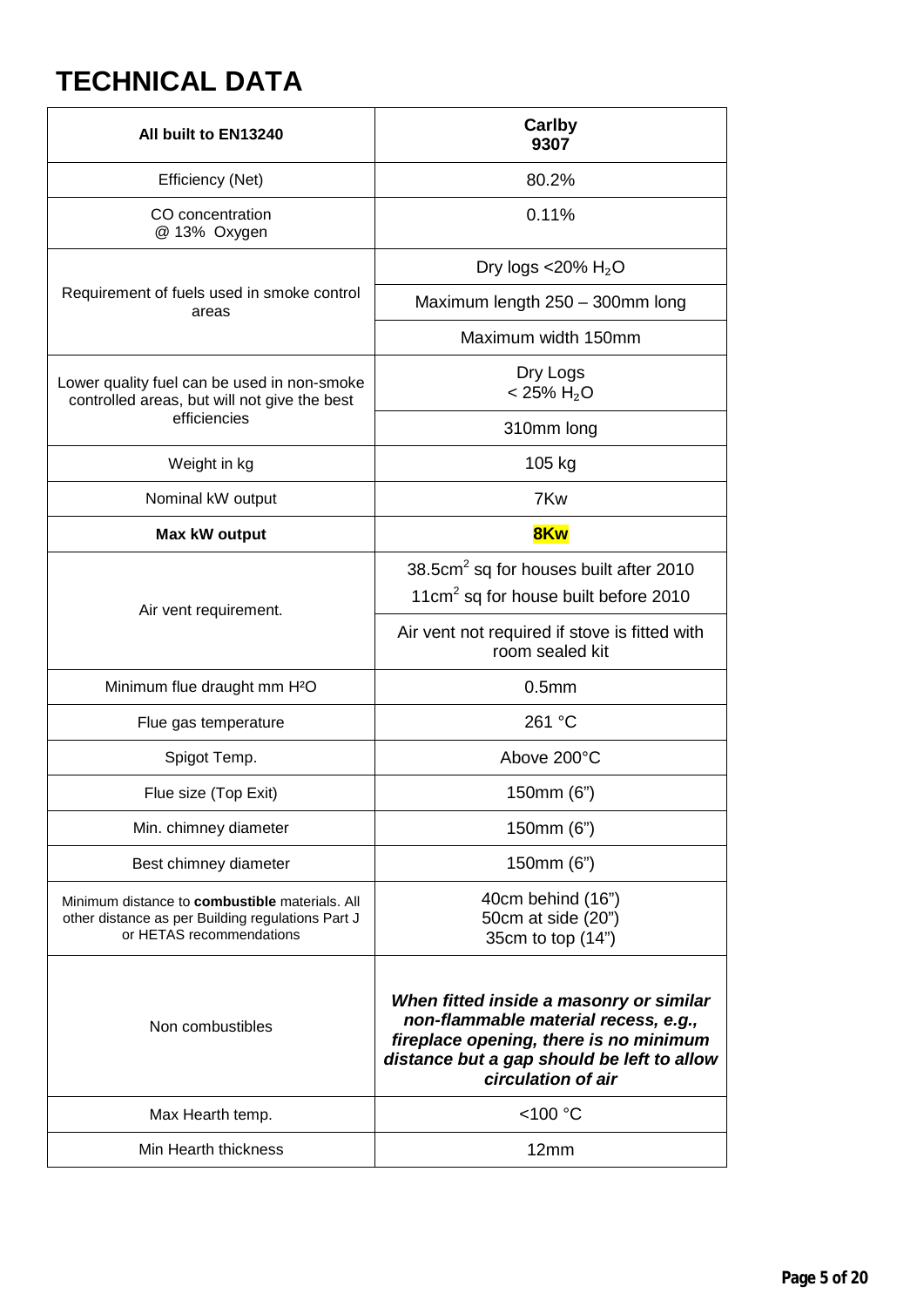# <span id="page-5-0"></span>**Stove Dimensions Carlby 9307**

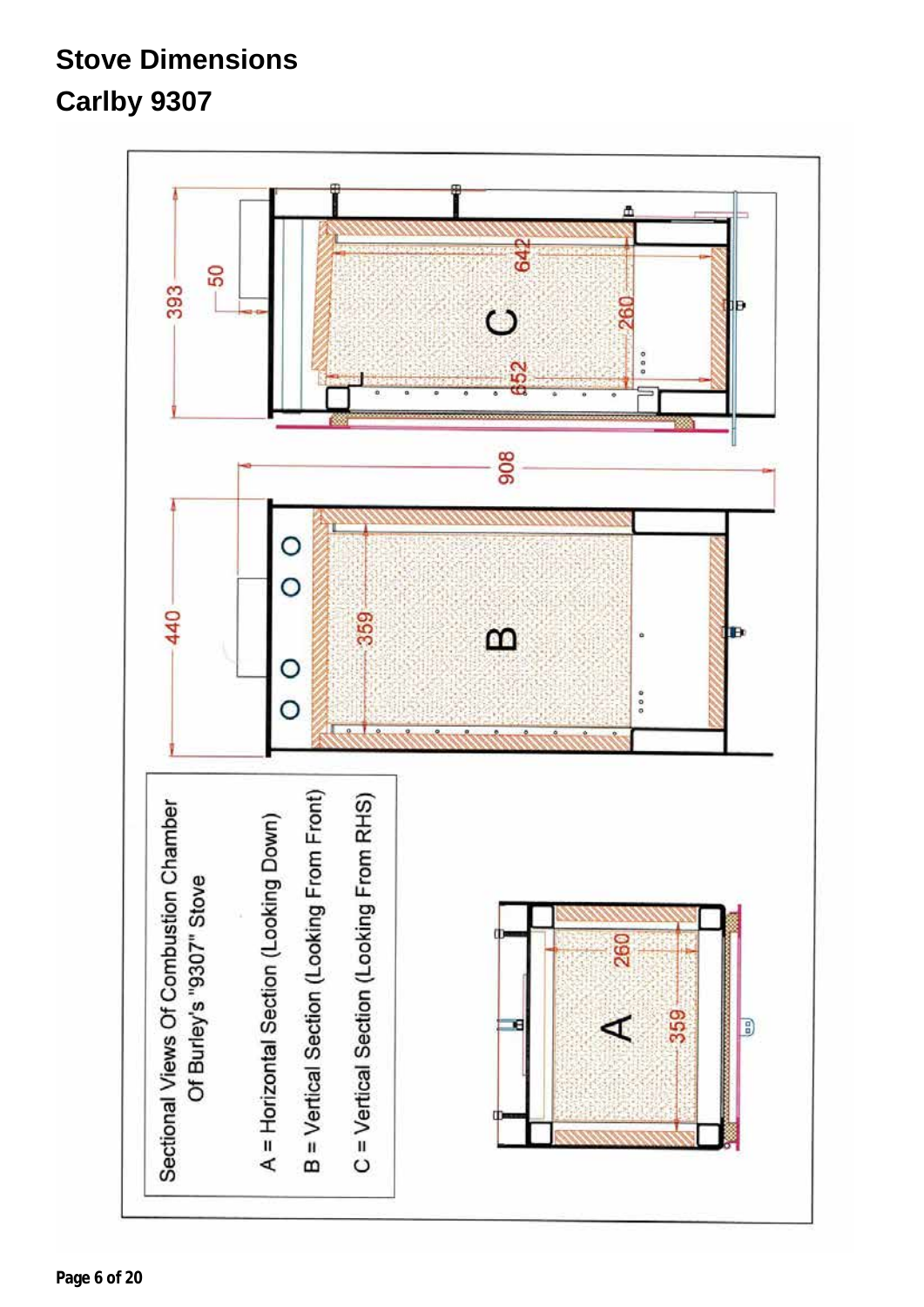# <span id="page-6-0"></span>**Installation Instructions**

When installing these appliances, all local regulations including those referring to national and European Standards need to be complied with.

This manual covers the appliances: Burley Model: 9037 Stove

The nominal space heating output is:

#### **'Carlby' 9307: 7Kw**

The above appliance should be installed by an installer registered with a competency scheme (i.e. HETAS/ELECSA England & Wales), conforming to Building Regulations Part J and the installation must be registered with the local council building control department.



#### **Failure to comply with the above renders all guarantees and liabilities of the 1** manufacturer null and void.

By carefully following the instructions below we are certain that you will enjoy many years of warmth and enjoyment from your new Burley Fireball Stove.

The manufacturer will not guarantee or accept liability for any problem that arises unless a local authority building control certificate has been completed and a valid receipt or proof of purchase is presented from the approved supplier.

The appliances should not be fitted closer to combustible materials, e.g. wooden fire surround or stud wall, than is shown in the table on page 5.

# <span id="page-6-1"></span>**The Clean Air Act 1993 and Smoke Control Areas**

Under the Clean Air Act local authorities may declare the whole or part of the district of the authority to be a smoke control area. It is an offence to emit smoke from a chimney of a building, from a furnace or from any fixed boiler if located in a designated smoke control area. It is also an offence to acquire an "unauthorised fuel" for use within a smoke control area unless it is used in an "exempt" appliance ("exempted" from the controls which generally apply in the smoke control area).

The Secretary of State for Environment, Food and Rural Affairs has powers under the Act to authorise smokeless fuels or exempt appliances for use in smoke control areas in England. In Scotland and Wales this power rests with Ministers in the devolved administrations for those countries. Separate legislation, the Clean Air (Northern Ireland) Order 1981, applies in Northern Ireland. Therefore it is a requirement that fuels burnt or obtained for use in smoke control areas have been "authorised" in Regulations and that appliances used to burn solid fuel in those areas (other than "authorised" fuels) have been exempted by an Order made and signed by the Secretary of State or Minister in the devolved administrations.

Further information on the requirements of the Clean Air Act can be found here: <https://www.gov.uk/smoke-control-area-rules>

Your local authority is responsible for implementing the Clean Air Act 1993 including designation and supervision of smoke control areas and you can contact them for details of Clean Air Act requirements

The 9307 has been recommended as suitable for use in smoke control areas when burning wood logs.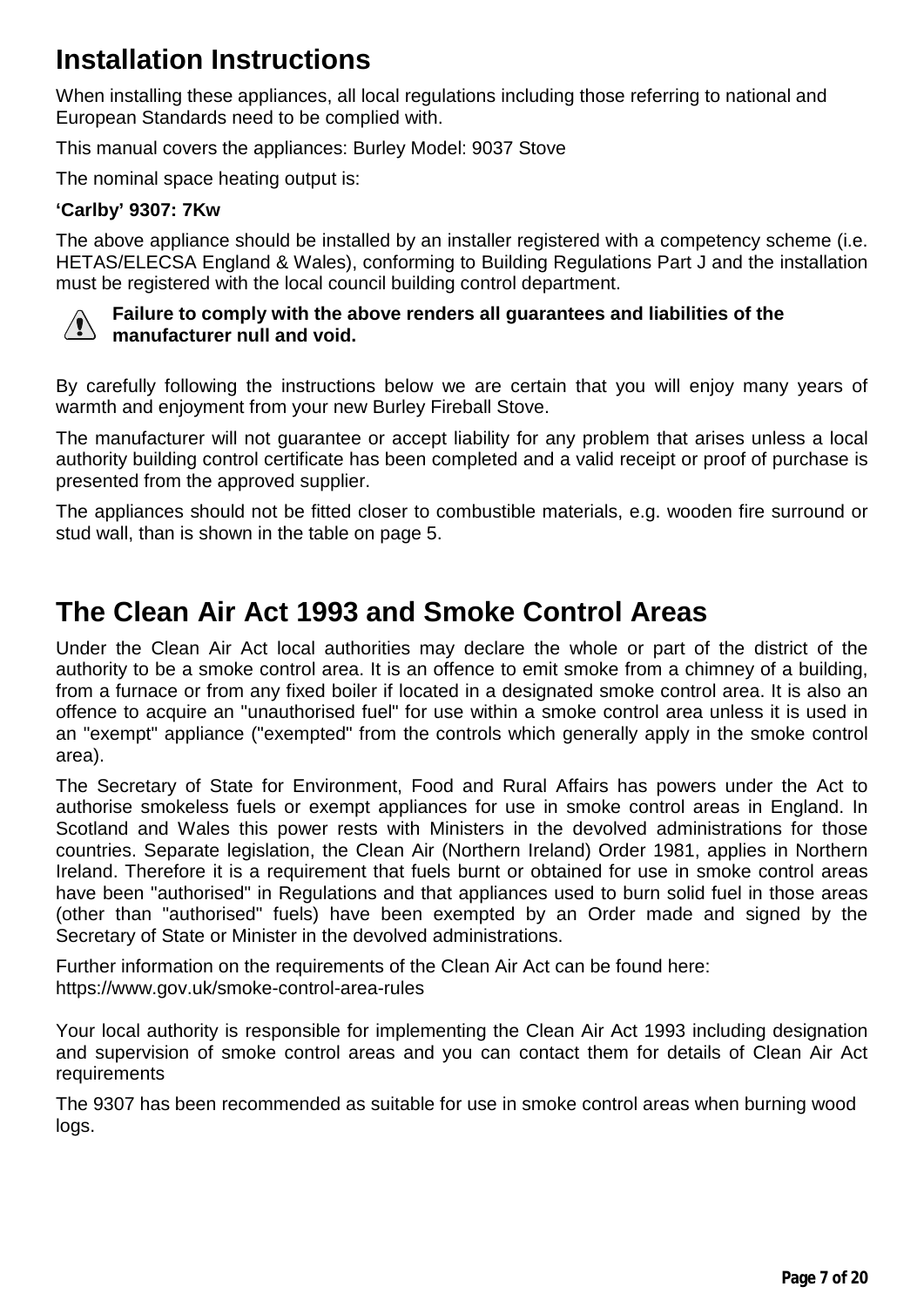

# <span id="page-7-0"></span>**Chimneys, Flues, Hearths and Surrounds**

#### **Chimneys**

The **9037** requires a minimum chimney flue of 6" (150mm). All chimneys/flues must be a minimum length of 4 metres and must comply with Building Regulations J. Never share the flue with another appliance.

If flue and chimney are not to these specifications there could be insufficient draw to pull oxygen through the appliance to make it burn properly. Due to the low temperature of the exiting flue gases we recommend that the flue is lined to the diameter specified in the table on page 5.

Larger flues over 200mm particularly ones containing voids may affect appliance performance. We specify particular size flues for efficient operation of our stoves.

If you live in a valley or are surrounded by tall trees or buildings you might experience downdraught problems where the wind tries to stop the fumes rising up the chimney. An antidowndraught cowl might help, but anti-downdraught cowls reduce the draw.

We recommend you seek the advice of a HETAS (0845 634 5626) or NACE (01526 322 555) registered supplier and installer before purchasing any stove or heating appliance. It may be wise to contact your local chimney sweep before the stove is installed.

#### **Additional inner glass screen**

If your chimney has a good draw the Carlby will extract any smoke when refuelling, but when connected to weaker flues or subject to downdrafts etc some smoke can spill when the door is open. To prevent this, an additional inner glass screen is provided to lower the door aperture. The installer should check the draw and fit the inner screen if required.

The screen is fitted as shown below (cut proof gloves should be worn in case of breakages).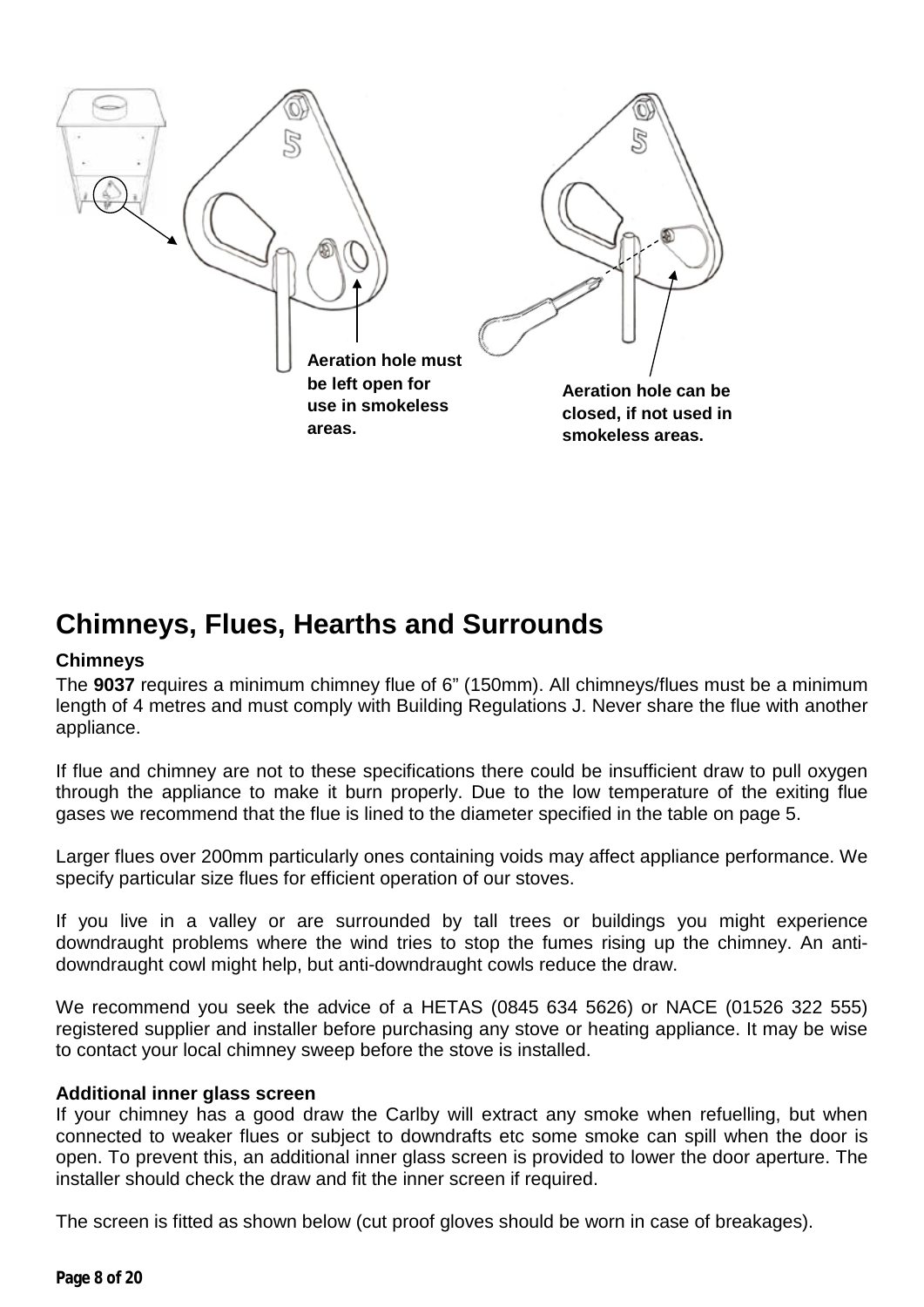- 1. With the door fully open, hold the glass horizontally inside the stove, holding the glass in the middle near the bottom edge.
- 2. Tip the glass slightly forwards and move it upwards and forwards so the top edge is behind the top of the door opening between the vertical square tubes.
- 3. Move the bottom of the glass forwards so it is vertical and then lower so the glass sits in the notch at the front of the holding brackets.
- 4. Move the top of the glass backwards until it rests at an angle leaning backwards against the top bar.



If fitted, the inner glass screen should be carefully cleaned at the same time as the door glass before each firing of the stove.

#### **Hearths**

The stove must stand on a non-combustible surface. Installation standards dictate that hearths must be at least 12mm thick, but installers must take into account the weight of the stove on such thin material. The hearth should extend a minimum of 225mm in front of the stove. When a stove is freestanding the hearth should always extend a minimum of 150mm either side of the stove.

# $\langle \mathbf{P} \rangle$  Strength and heat resistance of the hearth.

Stoves are very heavy and most materials used for hearths crack very easily. It is impossible for Burley to inspect each hearth or comment on every installation, so the onus is on the installer to ensure the construction of the hearth is suitable for the application. Slate hearths can be particularly fragile. If in any doubt we recommend sliding a piece of vermiculite or calcium silicate insulation beneath the stove to protect it from the heat.

As guidance however:

- Do not use boxed and lipped hearths.
- Avoid marble, conglomerate or micro marble hearths.
- Rather than using one large piece of material, use sectional hearths or slabs which will move independently and allow for expansion due to heat. Should a slab section crack it is then easier and cheaper to replace.
- Bed hearths down on a level base, not directly on a hard surface which could be uneven.
- If necessary stand the stove on a steel or stone bed to ensure the weight is distributed.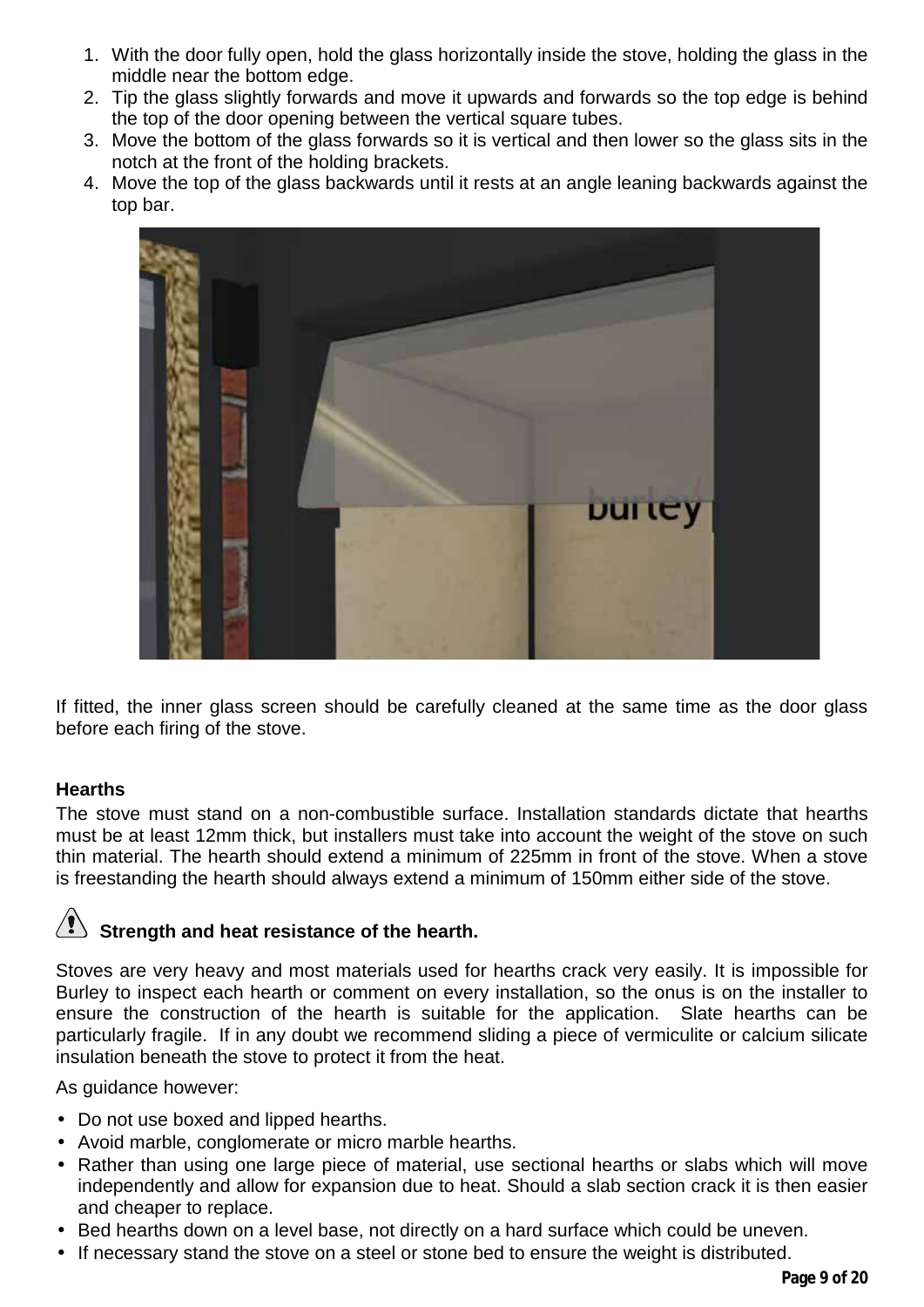- $\blacksquare$ Do not subject the hearth to sudden impacts by dropping the stove. The stove is heavy and it is strongly recommended that lifting is undertaken by two people.
- If necessary place a piece of vermiculite, Masterboard or other fire protection board beneath the stove to reduce the effect of radiated heat.

#### . **Surrounds**

**Must be capable of withstanding the temperature produced by the stove and comply with the minimum distances to combustibles.**

# <span id="page-9-0"></span>**Air Supply and Room Sealing Kit**

All hydrocarbon burning appliances require an oxygen/air supply.

If the stove is to be fitted on an external wall the air supply can be taken straight from the outside by using the room sealing kit (**part number ROOMSEALKIT)**. A 100mm diameter hole needs to be drilled in the correct place (to take the 86mm external (80mm internal) duct as supplied. This will allow for easy connection. Any gap can be filled in with cement or mastic.

A proprietary grille is supplied with the kit.

The room sealing method of supplying air is always to be preferred as heat loss from the room will be greatly reduced.

If the stove is not on an outside wall it may be possible to use an angled room sealing kit (**part number ROOMSEALKIT90)**. This leaves the back of the stove at right angles and can run along a wall or taken vertically downwards through the floor and onto the outside using additional ducting.

Only permanently open vents can be used and consideration should be given to draught when the stove is not in use, therefore site this vent carefully. The vent covers should comply with Building Regulations Part J and should be sited where they cannot be blocked.

#### $/\P$ **WARNING**

**The Burley Fireball series of stoves are primarily for burning wood (this includes logs and sawdust briquettes). In smoke control areas only wood fuels should be used.** 

**Before purchasing a stove we would strongly advise you to seek the advice from one of our retailer or a HETAS installer to ensure suitability of the product for your home.**

<span id="page-9-1"></span>**Under no circumstances should liquid fuels be added. It is not an incinerator and rubbish, including painted or tanalised wood and MDF, should not be burnt in this appliance, doing so is potentially dangerous and will invalidate any guarantees immediately.**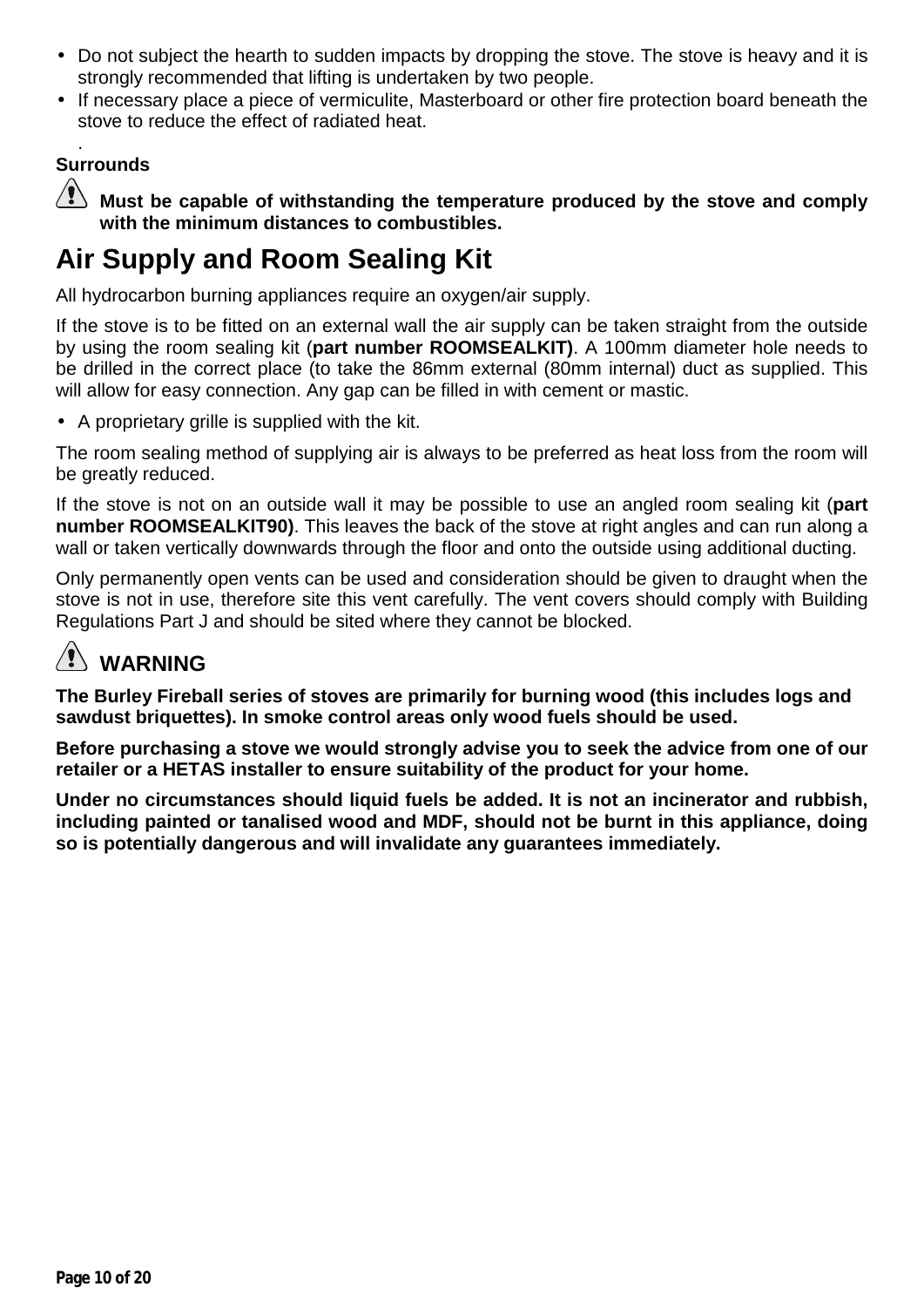#### **Door Handle Assembly**

#### **Door Handle Adjustment**

There is a CAM and LOBE mechanism which allows the handle to be moved up and down or in and out. If required, adjust the handle so it lines up and engages correctly with the stud in the side of the stove. Incorrect alignment will put excessive force on the door hinges and may result in a poor seal between the door and the stove. The door may require adjustment as the rope seal compresses. A 5mm Allen key will be required.

The Door handle is pre-assembled and fitted to your stove. The information below is for reference only.

The door handle and parts must be fitted as per the assembly diagram below. (Please note it is very important to fit the parts in the correct sequence).

The socket screw may be tightened up using the Allen key provided in the 'thank you' kit.



#### **Air Lever Assembly**

The air lever is factory fitted.

# **Levers and Handles**

Please ensure that all levers and handles move correctly prior to positioning the stove in the opening or on the hearth. Adjustment may prove difficult once the stove is positioned.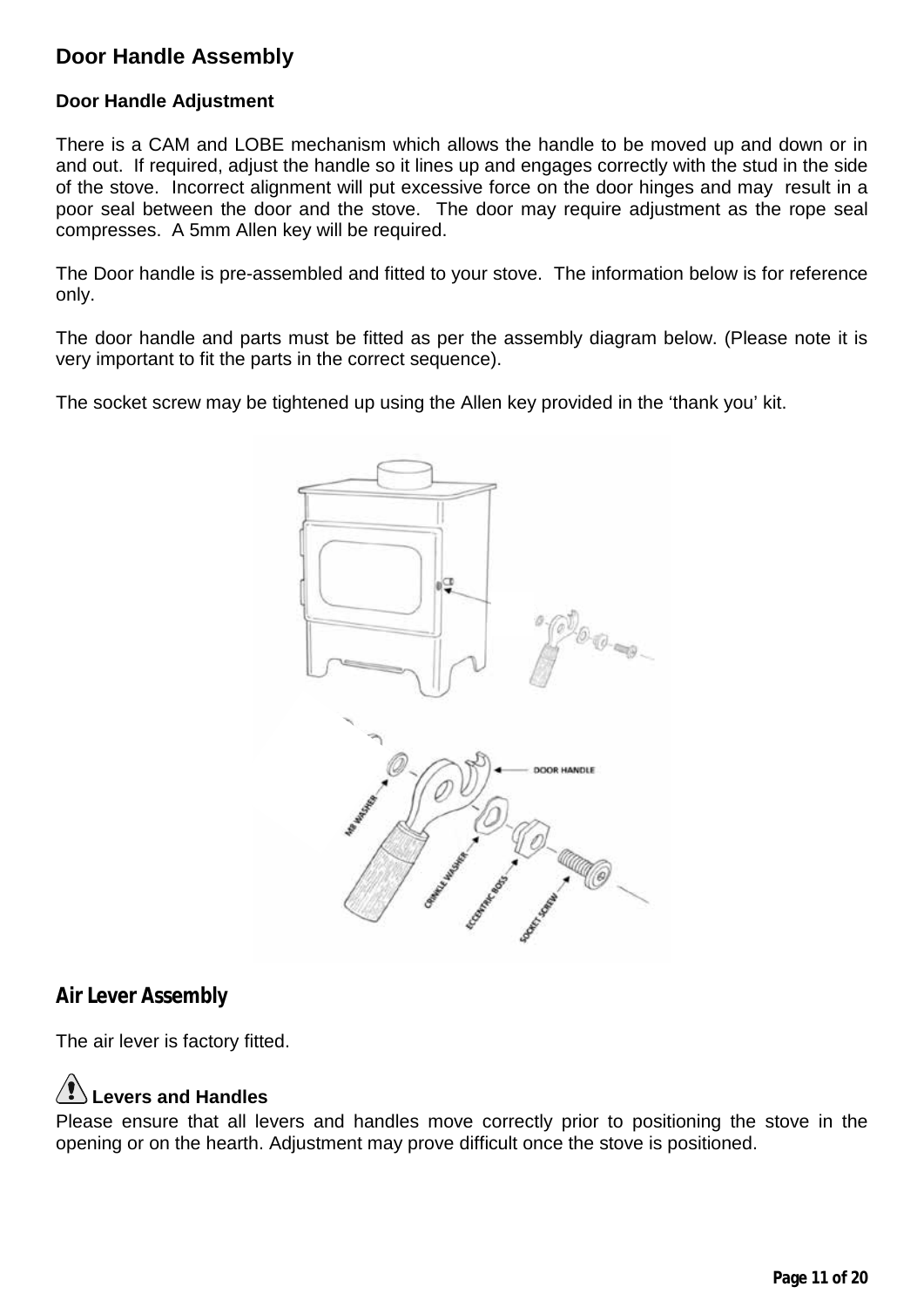# <span id="page-11-0"></span>**Assembly and Installation of the Stove Fire Bricks and Baffle**

Having positioned your Burley stove and connected it to a chimney with flue pipe, you need to assemble the inside parts.

There are four internal components: top brick, two side cheeks, and a rear brick.

#### <span id="page-11-1"></span>**Fitting of Stove Bricks**

Note: this should be done without the inner glass section fitted - page 9.

To fit the vermiculite bricks:

Place the left side in so the longer edge is at the front and the shorter edge at the rear.

Put the top brick in the stove so the rounded edges are at the back and the flat surface is up. The top brick should stay in place by resting it on the side brick and the top of the square metal tubes.

Place the right side in so the longer edge is at the front

Place the back in.

Slide the top brick backwards so the lip sits over the back and side bricks, keeping them in place and ensuring there is no gap at the back.

Place the stainless steel baffle so the 'legs' are on the back tubes and the front is supported by the angled bar at the front.

The base brick should already be fitted. If it is removed and needs to be refitted please ensure that the small circular cut-out (if present) is on the underside.

#### <span id="page-11-2"></span>**Log Retaining Bar**

Fit the log retaining bar so the angled return is pointing into the stove. This will help to keep the glass clean.

#### <span id="page-11-3"></span>**Fitting the optional base(s)**

To ensure a close, seamless joint, the base is purposely a very close fit to the body of the stove. The base is folded in a slightly tighter radius than the body so when in position it can spring out a little.

Place the base in the desired position. With lifting gear or sufficient assistance, lift the stove and lower it vertically on the base. It may be necessary to spring the rear of the log base a little to fit inside the base of the stove. The base will rest on the levelling brackets on the underside of the stove. If necessary, using a rubber mallet tap the inner edges of the base so they form a flush fit with the sides of the stove, then tap the back edges of the base to form a flush fit with the front of the stove.

Provided the floor is level and solid, and the flue pipe provides stability for the top of the stove, up to three bases may be fitted. Each base is fitted with levelling brackets should they be needed.

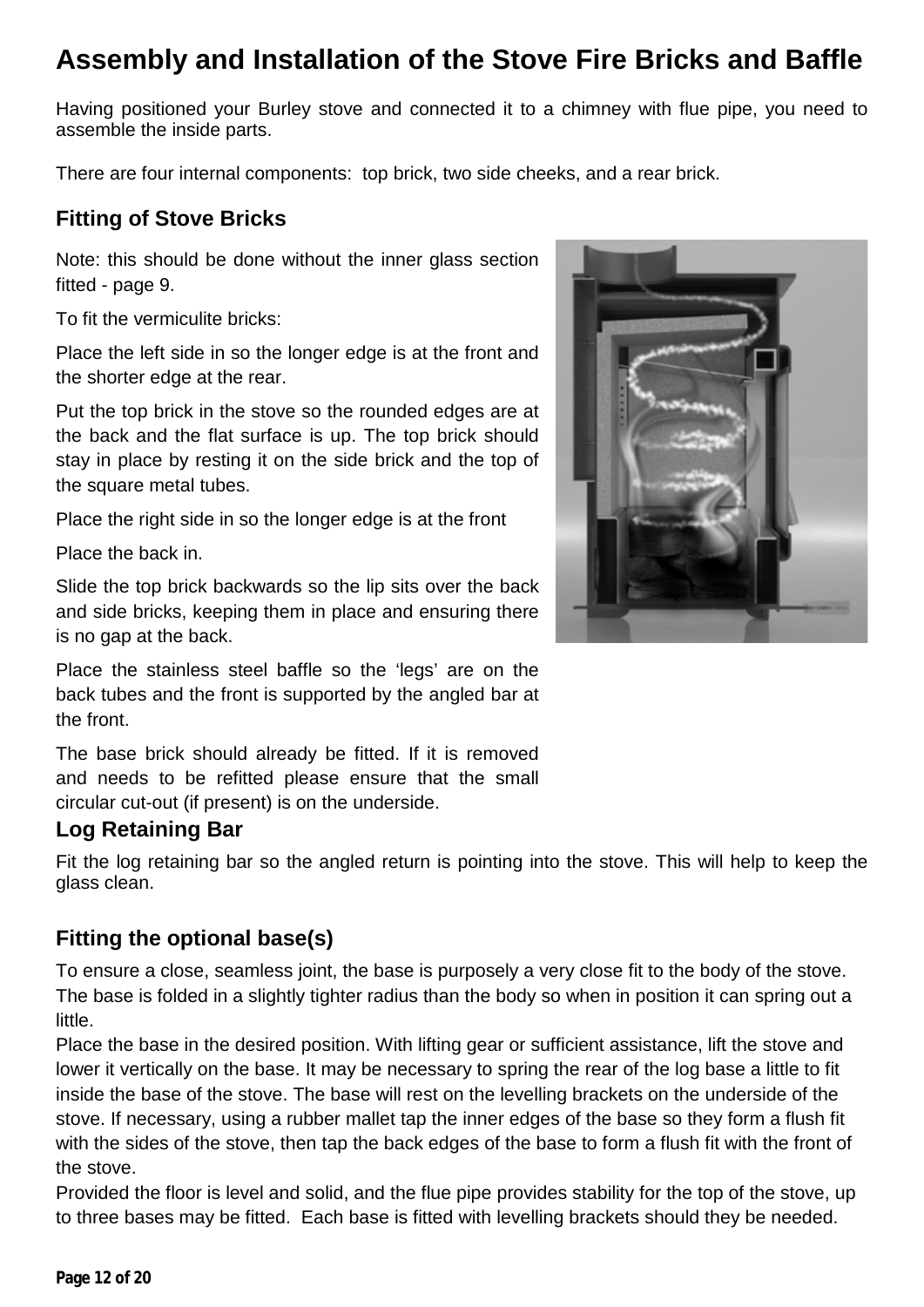# <span id="page-12-0"></span>**Commissioning the Appliance**

On completion of the installation, when any fire cement or paint used has dried, a smoke 'bomb' should be burnt and all joints checked for smoke leakage and the chimney draw checked with all doors and windows closed. Please leave the instructions with the customer and inform them;-

The first time the stove is lit only a small fire should be used to allow the paint to cure properly. **Ventilate the room well as the fumes can be pungent.** Use a small amount of kindling to start the fire. If possible leave the door on the catch, although the fire looks fierce it is comparatively cool due to all the air being drawn in. Add a little more kindling as it burns down. When you have a small bed of embers place a small split log in the fire, allow it to catch well, and then close the door with the lever to the right. Stay with the fire during this process. When this first log is burning down add another log, when this one is burning well you should be able to move the lever midway to the centre. Keep feeding the stove for three hours with a small split log as it burns low.

When you need to remove some ash wait until it is cold and then take some out using the scoop provided. Always leave an approximate minimum depth of ¾" (20mm) of wood ash so you have a nice bed for your next fire.

# <span id="page-12-2"></span><span id="page-12-1"></span>**USER INSTRUCTIONS To Light the Stove**

It is important to keep an approximate minimum depth of ¾" (20mm) of wood ash in the fire box at any time. You will achieve this after the first few firings.

Place 1 or 2 firelighters in the bottom, then add some kindling wood criss-crossed, and finally a small log on top. Light the firelighters, open the air vent to maximum (to the right) and close the door to the first latch so there is an air gap around it.

Leave it like this for around five minutes or so, the fire should be well alight and the door can now be closed to become air tight. Leave the air control lever to the right for a further 10 to 20 minutes to get the stove completely up to running temperature. If the stove does goes out when the door is closed then the flue is still too cold and will not pull, in this case you may need to leave the door open with kindling burning for longer. The flues pull will change dependant on temperature and atmospheric conditions.

The best lever position, to achieve maximum efficiency, will depend on the chimney draw, but will normally be near the centre. Every chimney is different, and you will eventually find your stove's optimum position. This is when the flames are swirling in a lazy manner around the stove, not roaring. If the lever is pushed too far to the left, you starve the fire of oxygen, causing the glass to darken. Move the lever a small amount to the right until the glass just stays clean. We do not recommend use of a stove thermometer – the high efficiency of the stove means flue gases are cool and would give an inaccurate reading, leading to over firing and damage to internal components. The best way to run any wood stove is 'little and often'. If you are with the fire, it is best to keep adding a small log every 45 minutes rather than adding large ones every 2 hours.

# $\langle \mathbf{f} \rangle$  the stove is not designed to be used with the door open!

To reload, open the door slowly to allow the pressure to equalise. Using the glove provided, place the fresh log towards the rear of the appliance. Close the door.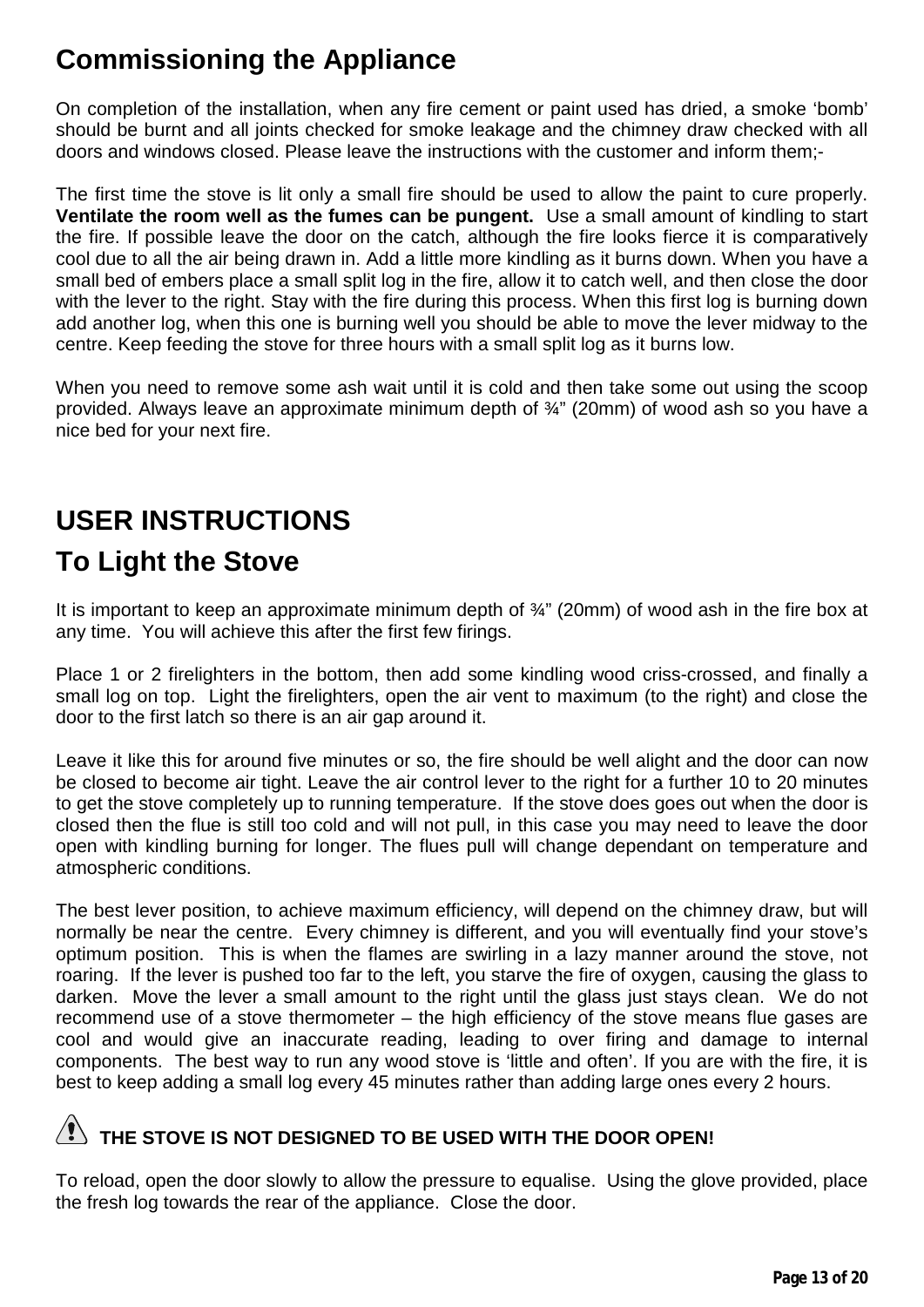**Do not over load the stove with wood and close the damper down, this produces lots of creosote and blackens the glass** 

### <span id="page-13-0"></span>**Using the Moisture Meter**



For the stove to operate at maximum efficiency the wood should be as dry as possible, certainly below 18%. Burning damp or wet wood will not only stop the stove working efficiently, but also create excess smoke and stain the glass.

Water is terrible at burning. All the energy of the wood is used trying to boil the water. If the log is 3kg and the moisture content of the wood is 33% that is effectively 1 litre of water being poured on the fire.

Remove the plastic cap covering the two contact pins. The pins are sharp for a reason, so please use it carefully*.* Push the pins into the **inner surface** of the split log (5mm as a guide) this will give an accurate reading.

Simply putting the contact pins onto the surface will not give an accurate reading, as it may tell you that the surface is dry whilst the interior of the log may well be damp.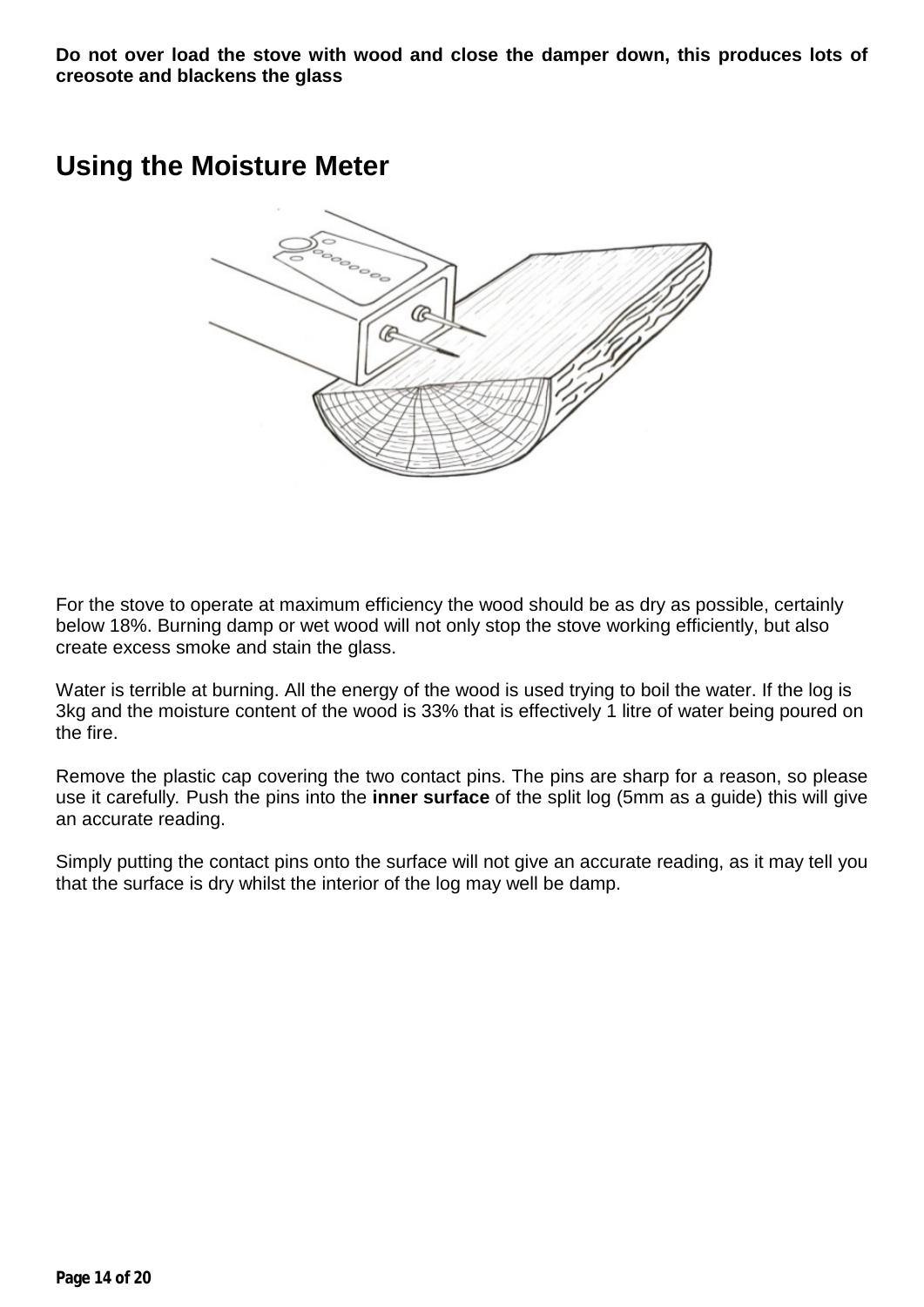# <span id="page-14-0"></span>**Stove Thermometers - DO NOT USE WITH OUR STOVES**

 $\langle \mathbf{P} \rangle$  We receive a very small number of calls from customers who have managed to damage their stoves from over-firing, in almost all cases they have a thermometer fitted to their flue.

The Fireballs are the world's most efficient stove because firstly, due to the unique method of introducing air, the combustion chamber is extremely hot, and secondly, the heat is extracted from the combusted gasses to heat the room before it enters the flue.

The gases have been cooled to below what the stove thermometer will measure. Because the thermometer is not 'in the green', you think that the stove is not operating efficiently, so load the chamber with wood and have the air wide open.

This creates such an inferno that occasionally the ceramic glass can frost (something even the windows on the space shuttle could not achieve during re-entry)

The ONLY thing that a stove thermometer shows is that you have an inefficient stove and are losing a lot of heat up the flue, not a great deal of use really.

# <span id="page-14-1"></span>**Care of Glass**

A fine layer of ash is deposited on the glass after each firing, this should be cleaned off every time before the next firing. It is easy to clean, but if it is left on over a period of time it will build up and the massive amount of heat generated inside the fireball stoves can actually fire the ash into the glass.

- Clean the glass each time before re-lighting
- Clean glass with a ceramic glass cleaner  $\mathbf{r}$
- If necessary, remove fired on stains with clean wire wool (not a 'brillo' type pad) every time before lighting. A product made by Trollull is excellent. www.trollull.co.uk
- Ensure all glass cleaner is removed from glass before firing
- Do not over aerate the stove as this can cause fly ash to stick.
- Do not run for long periods with the lever to the right, once the fire is established move the lever to a roughly central position where you will achieve the most economic wood to heat ratio
- Only add logs at the back of the stove
- Make sure the log retainer points into the stove
- Most deposits burn off when the stove is very hot, this is with the lever roughly in the middle
- Do not over load the stove or try and keep it in overnight. Add a little wood often.

The stove is double glazed; check the rope seals and screws regularly to ensure a long life.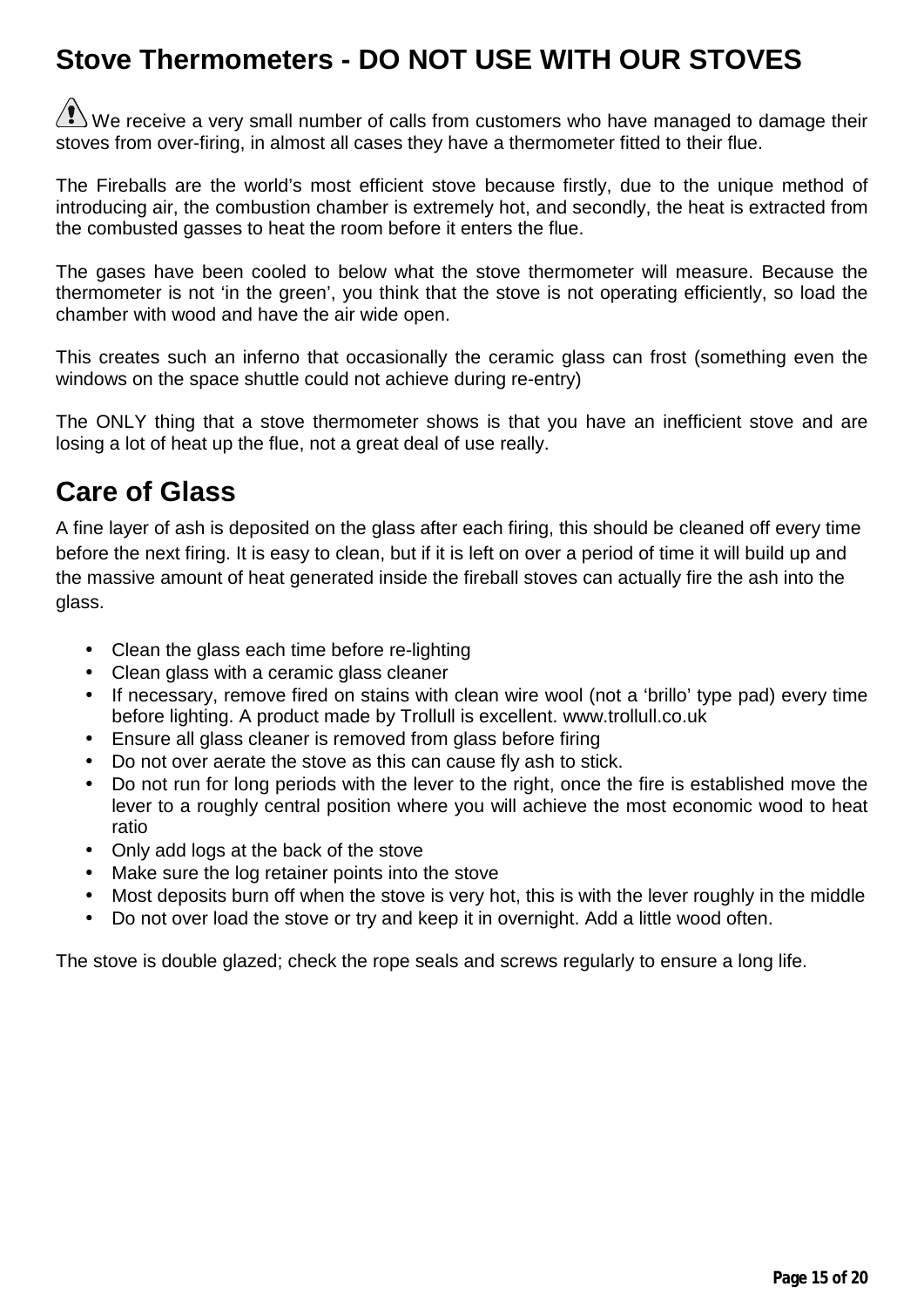# <span id="page-15-0"></span>**Troubleshooting/Poor Appliance Operation**

|                                | <b>Refuelling onto a low</b><br>fire bed    | If there is insufficient burning material in the firebed to light a new<br>fuel charge, excessive smoke emission can occur. Refuelling<br>must be carried out onto a sufficient quantity of glowing embers<br>and ash that the new fuel charge will ignite in a reasonable<br>period. If there are too few embers in the fire bed, add suitable<br>kindling to prevent excessive smoke                |
|--------------------------------|---------------------------------------------|-------------------------------------------------------------------------------------------------------------------------------------------------------------------------------------------------------------------------------------------------------------------------------------------------------------------------------------------------------------------------------------------------------|
|                                | Air damper left fully<br>open               | Operation with the air controls or appliance dampers open can<br>cause excess smoke. The appliance must not be operated with<br>air controls, appliance dampers or door left open except as<br>directed in the instructions. Although the fire will look impressive,<br>you will be burning more wood for less heat. The glass can also<br>be damaged.                                                |
| $\hat{\mathbf{S}}$             | Leaving door open                           | Operation with the door open can cause excess smoke and be a<br>potential fire hazard. The appliance must not be operated with<br>the appliance door left open except as directed<br>in the<br>instructions.                                                                                                                                                                                          |
|                                | <b>Overloading the fire</b><br>bed          | The maximum amount of fuel specified in this manual should not<br>be exceeded.<br>The weight of dry wood per hour is: 1.75kg for the 9307.<br>Overloading can damage components of the stove. The stove is<br>not designed for overnight operation.                                                                                                                                                   |
|                                | <b>Substantial Smoke</b><br><b>Emission</b> | If substantial smoke emission is observed from the appliance at<br>any time during the operation of the appliance the operator<br>should ensure they are following the operation instructions and<br>using suitable fuel. The flue may not be pulling as it is too cold or<br>incorrectly specified/installed. There might be a down draught.<br>Check that the top brick is at the back of the fire. |
| $\langle \hat{\bm{i}} \rangle$ | <b>Door Adjustment</b>                      | The locking mechanism on the door is made up of a cam and<br>lobe assembly. The door can be loosened or tightened with an<br>Allen key (see page 11). The door will need to be adjusted over<br>time as the rope seal compresses.                                                                                                                                                                     |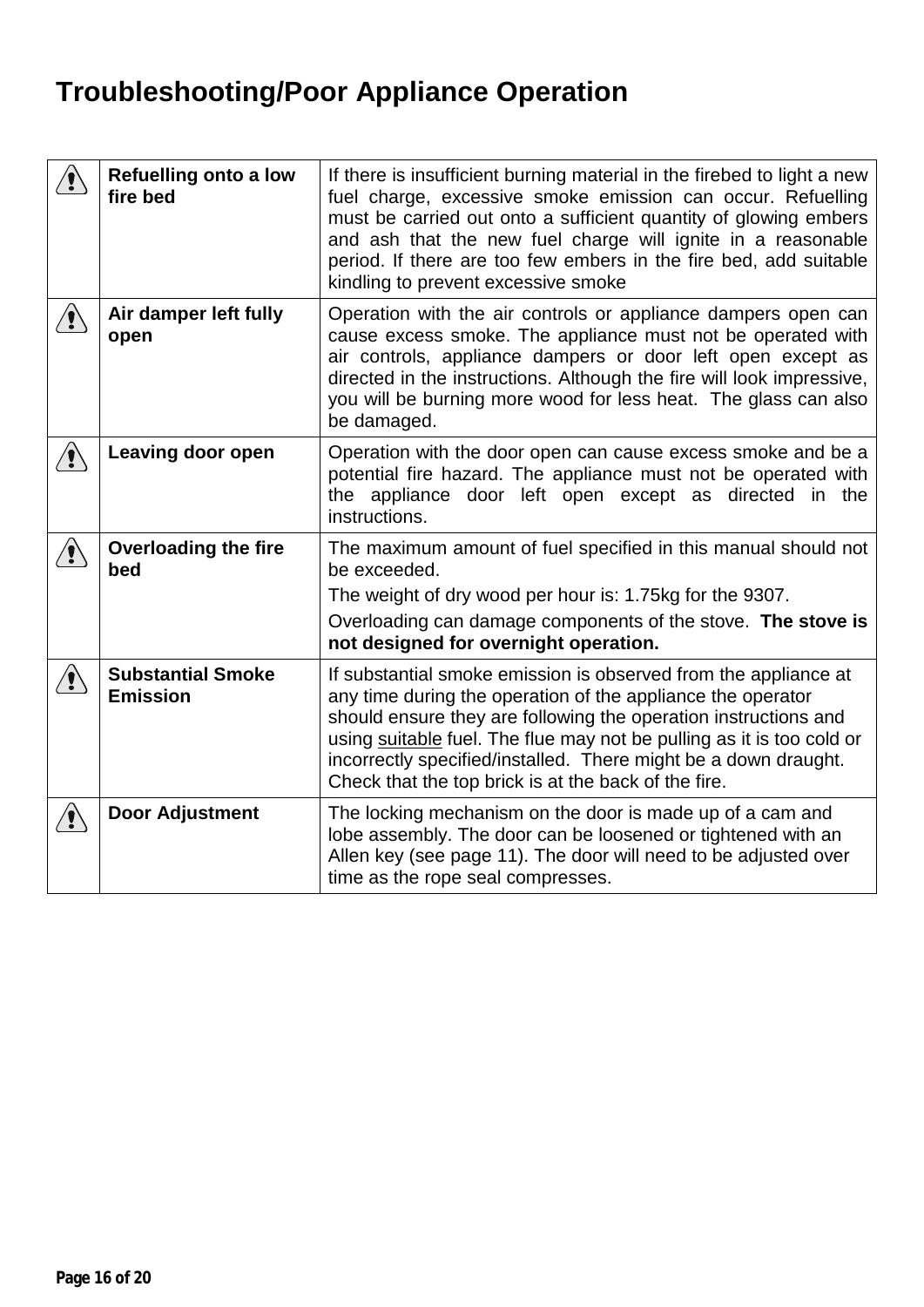# <span id="page-16-0"></span>**Reasons for Premature Wear of Internal Parts**

- Stove being used/fired too vigorously
- Too little air passing through the stove  $\blacksquare$
- Use of excessively dry wood (wood from old furniture)
- Excessive debris collection on baffle plate or inner fireback (see section on cleaning)
- Ash level too high in the ash pan (over  $2\frac{1}{2}$ ")
- Overnight burning
- Use of a stove thermometer  $\blacksquare$

 $\Delta$ **Take care when removing glass clip screws or they could shear**



**Do not over tighten the glass clips as this could cause the internal glass to crack.**



**Only clean the glass when it is cold.**

# <span id="page-16-1"></span>**Chimney Sweeping and Maintenance**

It may be wise to contact your local chimney sweep before the stove is installed. Your chimney should be swept at least once a year by a registered sweep, twice a year with heavy use. The sweep should also replace the fire cement at the base of the flue if necessary.

- The chimney can be swept through the stove.
- Unless advised by Burley the stove should not be used with any baffle missing.
- All rope and glass seals should be checked annually and replaced as necessary.

If the stove has not been used for a prolonged period, in excess of 6 months, the chimney should be swept prior to use to check for blockages, birds' nests etc. and rubble/debris blocking the flue ways.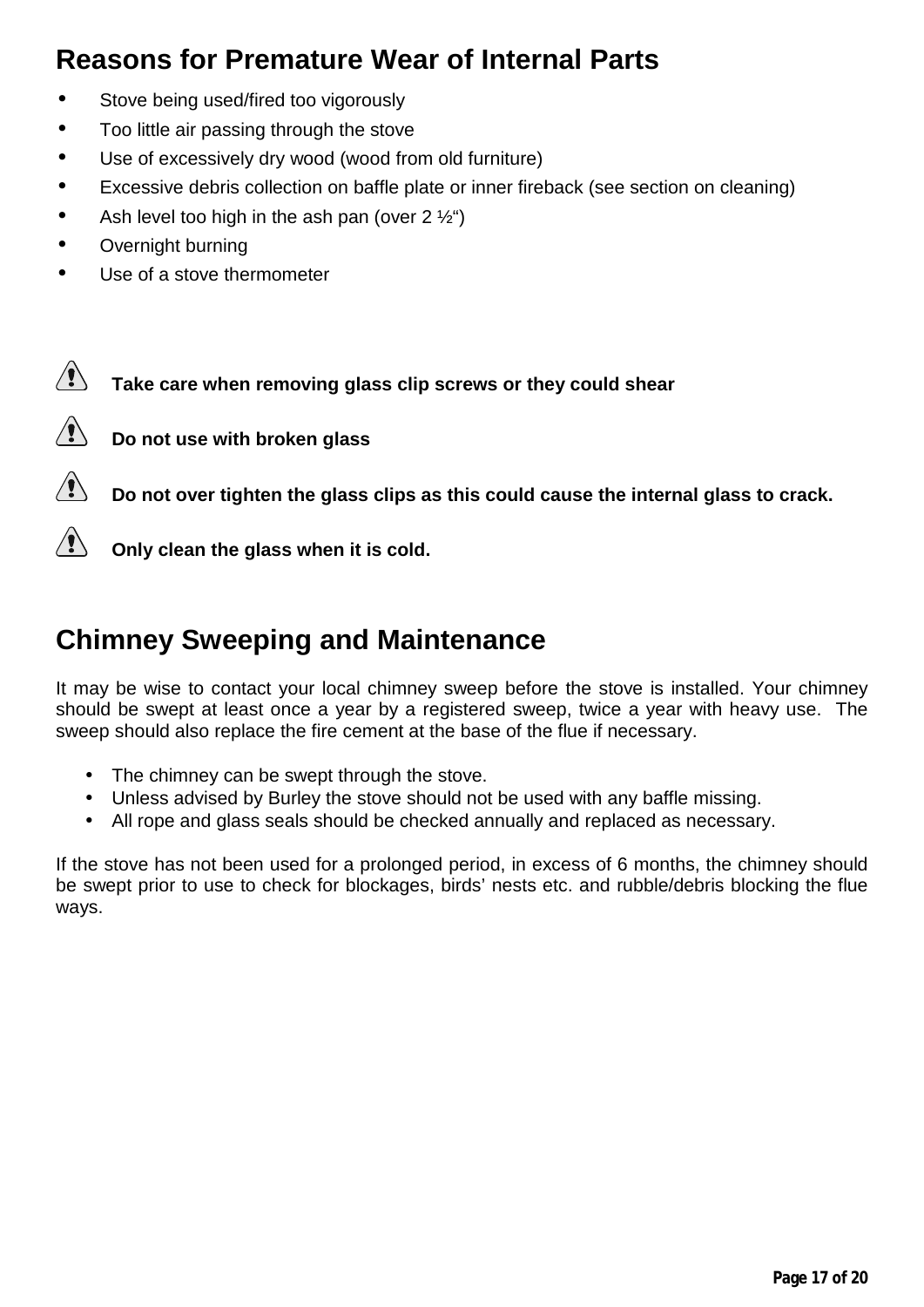# <span id="page-17-0"></span>**Safety**

**NOTE: As with all solid fuel appliances, a carbon monoxide detector should be purchased for use in the room. All solid fuel appliances produce considerably more carbon monoxide in normal use than oil or gas appliances, but the general 'smell' of the smoke or exhaust is much stronger and more easily detected by a healthy person.** 

- Always use your appliance with the door shut and look for tell-tale signs of excessive leakage: smoke stains above the fireplace, smoke emitting around the door when running, strong smell of soot upstairs etc.
- Check the seals at the joints annually and replace the fire cement as required. Check especially the joint of the flue pipe to the chimney register plate, hairline cracks are OK, but lumps of cement missing produce a bad joint. A proprietary jointing compound should be used here, as it is far superior to a cement and rope seal.
- Never block air vents either internally or externally.
- Use the supplied glove to reload the stove.
- In the event of a chimney fire, close the door and shut the air vent right down. If possible throw ½ cup of coarse table salt onto the fire.
- Never modify parts or fit parts to the appliance that are not recommended by the manufacturer.
- Never use this appliance in the same flue as another appliance.
- The surface of a wood burning stove gets extremely hot in normal use. When using the stove in situations where children or aged and/or infirm persons are present, a fireguard must be used to prevent accidental contact with the stove. The fireguard should be manufactured in accordance with BS 8423:2002.

# <span id="page-17-1"></span>**Warranty**

All our stoves are covered by a five year metalwork warranty. **(This is subject to the correct fuel having been used and not overloading or over aerating the stove.)**

The five year warranty covers the stove body only and does not include consumable items such as grates, [vermiculite](http://www.acrheatproducts.co.uk/benefit/vermiculite) panels, baffles, log guards, door rope and glass.

**Any warranty claims should be addressed to your original supplier and accompanied with the date of purchase and serial number of the appliance.**

# <span id="page-17-2"></span>**If you need further help…**

**If you need further help with your Burley Stove then the first point of contact should be your HETAS installer, who will be able to provide the answers to most questions.** 

Your Burley retailer also has a great deal of experience and will also be able to provide helpful advice. Further help is available from Burley's Customer Services department who will be pleased to give advice, if necessary.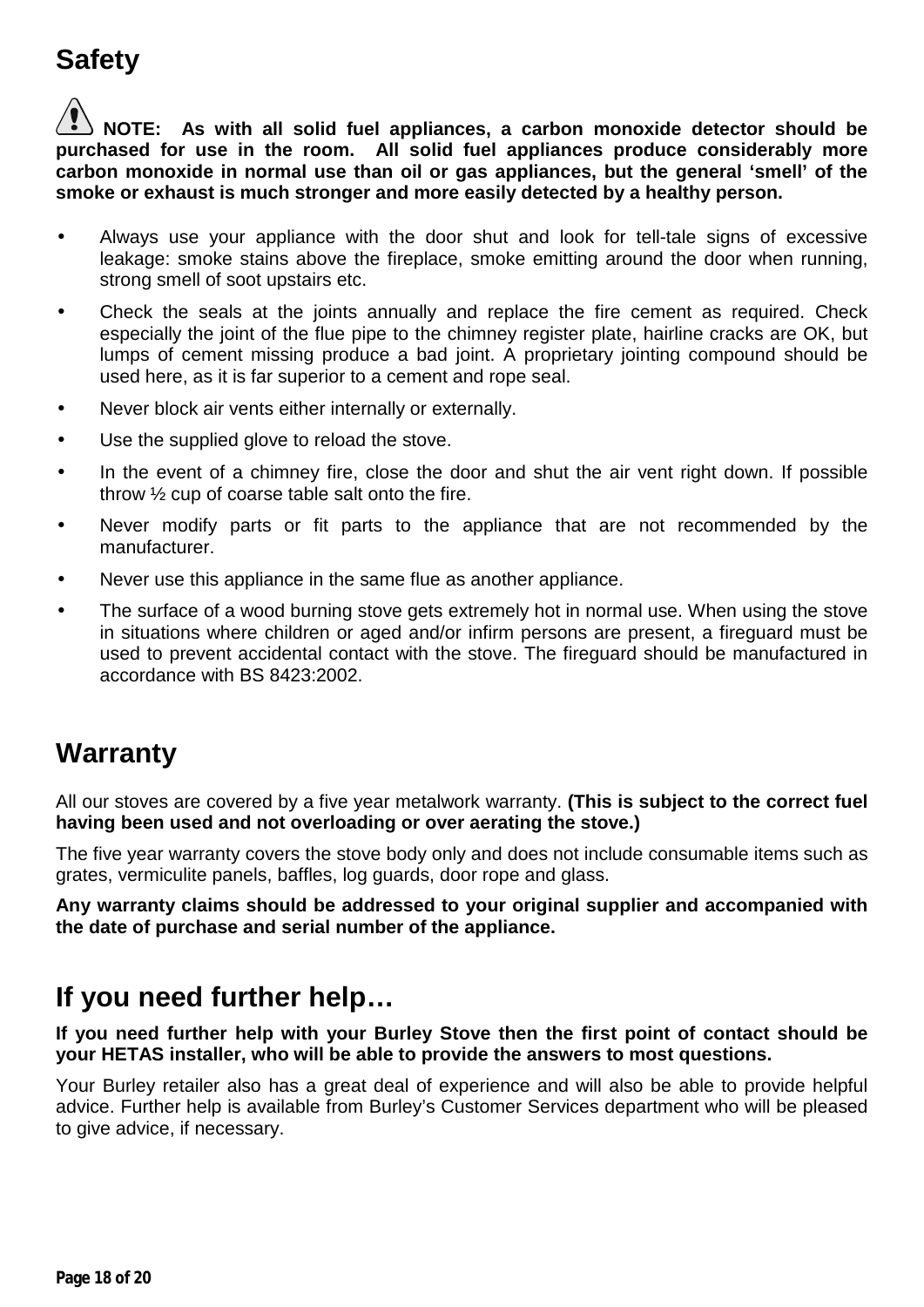# <span id="page-18-0"></span>**Spare Parts**

| <b>DESCRIPTION</b>                  | 9307 - Carlby     |              |  |
|-------------------------------------|-------------------|--------------|--|
|                                     | <b>PART NO</b>    | <b>QTY</b>   |  |
| <b>TOP VERMICULITE BOARD</b>        | WTOPBAFFLE5       | 1            |  |
| <b>BACK VERMICULITE BOARD</b>       | WBACLINER9307     | $\mathbf{1}$ |  |
| <b>BOTTOM VERMICULITE BOARD</b>     | <b>WBOTLINER5</b> | 1            |  |
| LEFT HAND VERMICULITE BOARD         | WL/HLINER9307     | 1            |  |
| <b>RIGHT HAND VERMICULITE BOARD</b> | WR/HLINER9307     | 1            |  |
| <b>GLASS</b>                        | <b>WGLA9307</b>   | 2            |  |
| <b>HALF GLASS</b>                   | WGLAS9307H        | 2            |  |
| <b>GLASS ROPE TAPE</b>              | <b>WROPE</b>      | 1M           |  |
| <b>DOOR SEAL ROPE</b>               | <b>WSEALROPE</b>  | 1M           |  |
| <b>STAINLESS STEEL BAFFLE</b>       | <b>WLOWBAFSMA</b> | 1            |  |